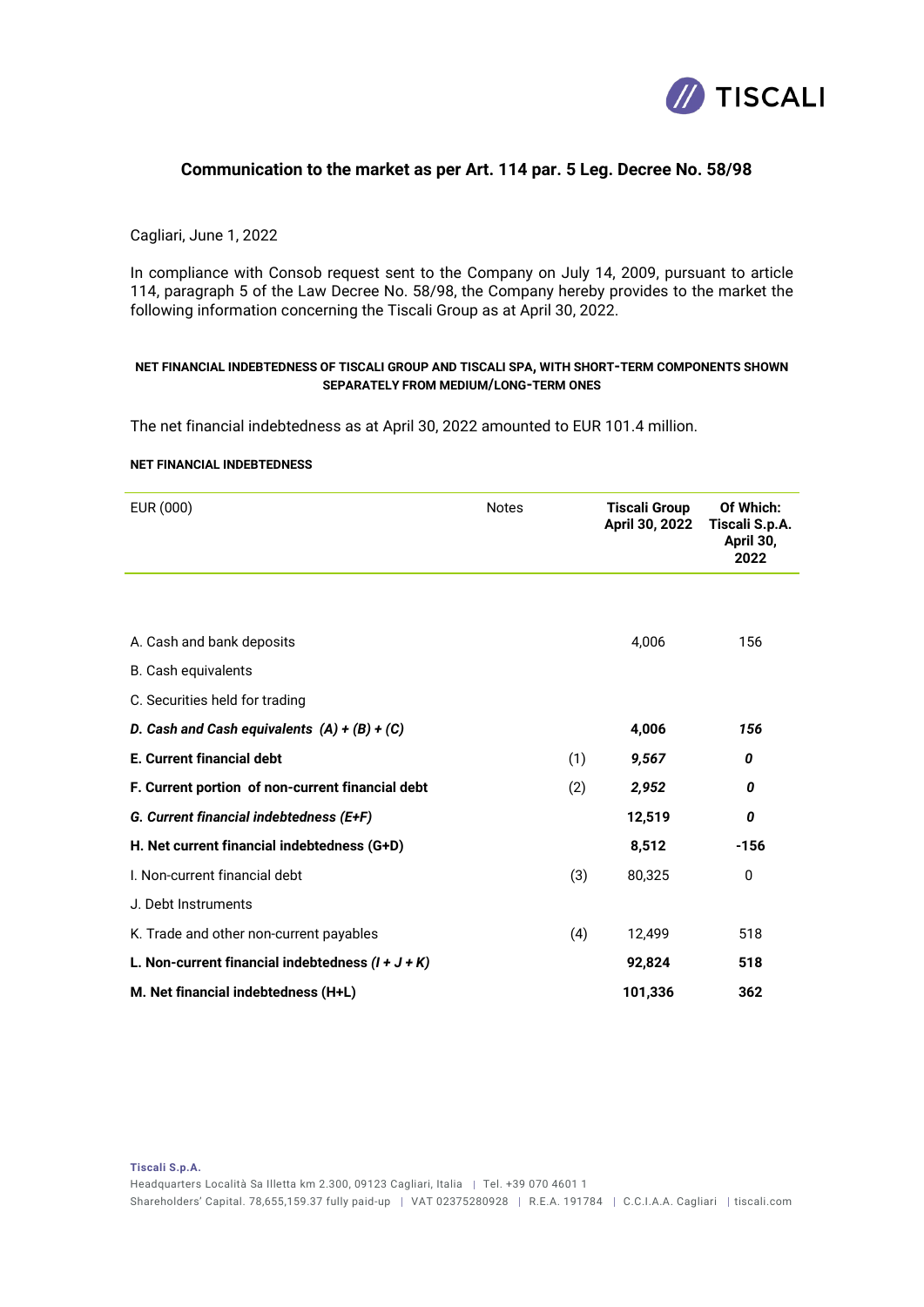

Notes:

- *(1) It includes i) the short-term portion of finance lease payables relating to network infrastructure investments and capitalised lease contracts in application of IFRS 16 for EUR 6,5 million (including the short-term portion of the Sa Illetta lease contract in application of IFRS 16 for EUR 2.4 million);(ii) a loan granted by Sarda factoring for EUR 1 million; (iii) other bank payables for EUR 2 million;*
- *(2) It includes the current portion of the Senior loan and other non-current bank loans;*
- *(3) It includes the following items: i) the long-term portion of the Senior Loan and other long-term bank loans, respectively for EUR 67.3 million and EUR 3.5 million; ii) the long-term portion of the financial lease payables related to the investments for the network infrastructure and capitalised lease contracts in accordance with IFRS 16 for EUR 12.3 million (including the long-term portion of the Sa Illetta lease contract in accordance with IFRS 16 for EUR 9.2 million;*
- *(4) It includes the long-term component of trade payables and payables for long-term tax bills in instalments of EUR 12.5 million.*

### **OVERDUE DEBT POSITIONS OF THE TISCALI GROUP AS AT APRIL 30, 2022**

As at April 30, 2022, net overdue trade payables amounted to EUR 16.1 million, of which 2.7 million are overdue by more than 12 months (net of payment plans agreed with suppliers and net of credit amounts or claims against the same suppliers). As at April 30, 2022 overdue financial debts amounted to EUR 0.5 million (net of credit positions).

There were overdue tax debts for approximately EUR 5 million, of which 4.2 million are overdue by more than 12 months. There were also overdue debts towards social security institutions amounting to EUR 0.1 million.

It should be noted that the Company's staff leaving indemnities at April 30, 2022 amounted to EUR 2.7 million.

## **POSSIBLE REACTIONS OF THE CREDITORS OF THE GROUP AS AT APRIL 30, 2022**

There have been no suspensions of relationships with suppliers capable of affecting the course of business.

As at April 30, 2022, the group received reminders for payment only within the ordinary course of business. As at that date, the total main injunctions for payment received, as a result of the definition of certain positions, amounted to EUR 2.6 million, of which the residual not paid off as still in negotiation, opposition or subject to an installment scheme amounted to EUR 1 million.

## **RELATIONSHIPS WITH TISCALI S.P.A. AND THE TISCALI GROUP RELATED PARTIES**

The Tiscali Group holds relationships with related parties on terms deemed as customary in the respective reference markets, taking into account the characteristics of the goods and services provided.

The table below summarizes the income statement and balance sheet for the Tiscali Group as at April 30, 2022, arising from transactions with related parties.

| <b>INCOME STATEMENT</b> |            |                      | Of which:      |
|-------------------------|------------|----------------------|----------------|
| (EUR 000)               | n<br>Note. | <b>TISCALI GROUP</b> | Tiscali S.p.A. |
|                         |            | April 30 2022        | April 30, 2022 |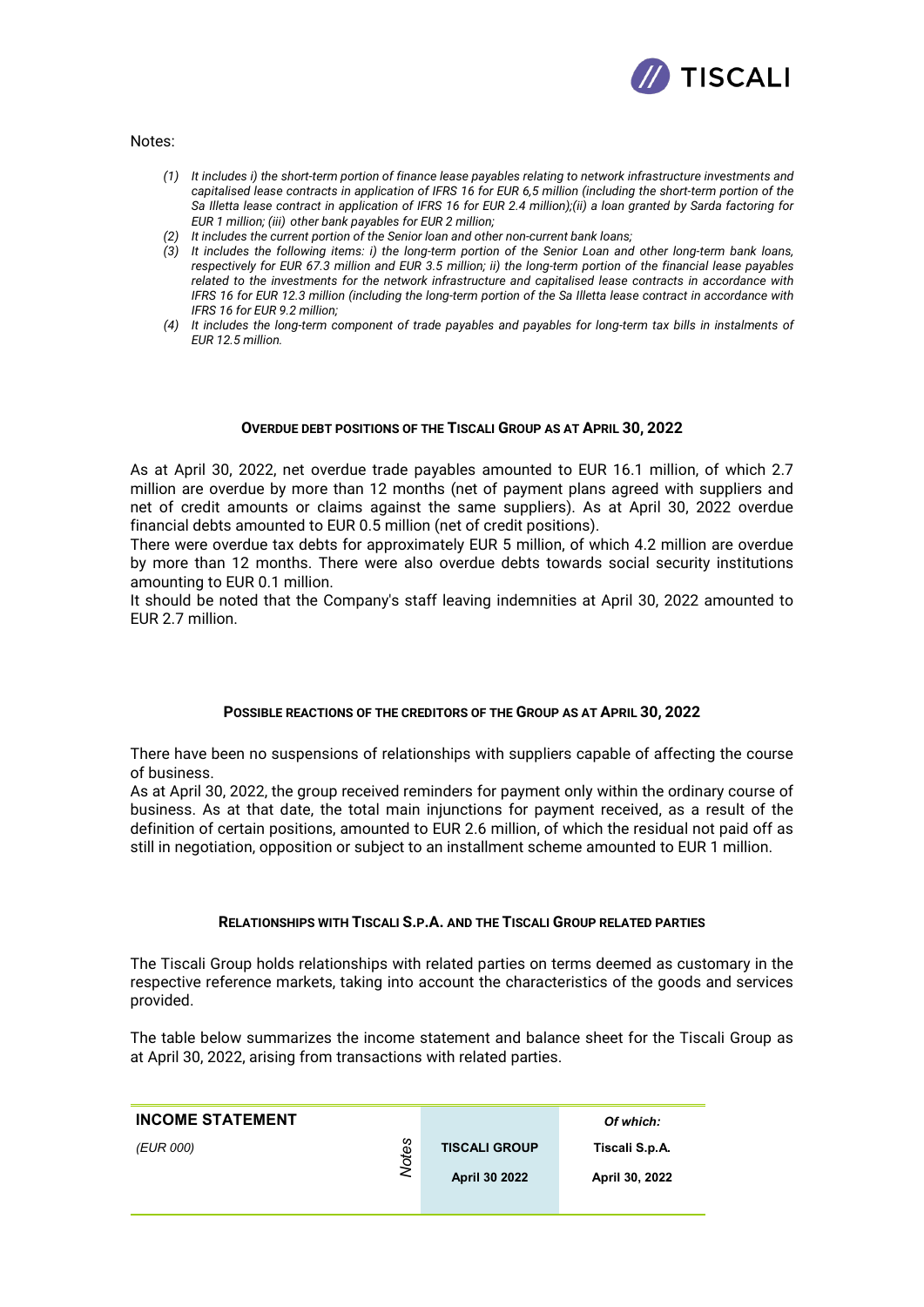

| Monteverdi S.r.I.                 | 1              | (9.7)                                  | (57.1)                                        |
|-----------------------------------|----------------|----------------------------------------|-----------------------------------------------|
| <b>Istella</b>                    | 2              | 2.2                                    |                                               |
| CC&Soci                           | 3              | (57.1)                                 |                                               |
| Open Campus                       | 4              | 34.2                                   |                                               |
| Cuccureddus s.r.l                 | 5              | 0.2                                    |                                               |
| Dolores Lai                       | 6              | (13.7)                                 |                                               |
| Close AD family employees         | $\overline{7}$ | (31.7)                                 |                                               |
| <b>TOTAL</b>                      |                | (75.7)                                 | (57.1)                                        |
| <b>BALANCE SHEET</b><br>(EUR 000) |                | <b>TISCALI GROUP</b><br>April 30, 2022 | Of which:<br>Tiscali S.p.A.<br>April 30, 2022 |
| Monteverdi S.r.I.                 | 1              | (48.3)                                 |                                               |
| Istella                           | 2              | 455.4                                  |                                               |
| CC&Soci                           | 3              | (122.0)                                | (122.0)                                       |
| Open Campus                       | 4              | 156.7                                  |                                               |
| Cuccureddus s.r.l                 | 5              | 3.5                                    |                                               |
| Dolores Lai                       | 6              | (3.4)                                  |                                               |
| Close AD family employees         | 7              | (7.6)                                  |                                               |
| <b>TOTAL</b>                      |                | 434.2                                  | (122.0)                                       |

- *(1) Monteverdi S.r.l.: company participated by the Chief Executive Officer and reference shareholder Renato Soru. The relationship concerned refers to a leasing contract for a space used for the storage of business documentation.*
- *(2) Istella: company partially owned by Chief Executive Officer and reference shareholder Renato Soru. The relationship concerned refers to supply, by Tiscali, of IT services (hosting of network equipment) from October 2018. In addition, since December 2019, Istella provides Tiscali with consulting services for software development and assistance for customer care automation.*
- *(3) CC&Soci: controlled by CC Holding Srl, it holds an 11.8% stake in Amsicora S.r.l. (a 8,45% shareholder of the Company as at April 30, 2022) and it has entered into a contract with Tiscali Spa in December 2020 for the provision of financial advisory services.*
- *(4) Open Campus: a company 80% owned by Alice Soru, daughter of CEO Renato Soru. Tiscali Italia has two contracts with Open Campus. Under the first contract, Tiscali Italia purchases brand promotion services from Open Campus, while under the second contract it offers Open Campus hospitality services at the Sa Illetta campus. The two contracts are not related.*
- *(5) Cuccureddus s.r.l: Tiscali Italia has an in force contract with this company for the provision of connectivity services at the location called Is Cuccureddus in the territory of Villasimius. The company's legal representative is Michelangelo Soru, son of CEO Renato Soru.*
- *(6) Dolores Lai: Tiscali Italia has a consultancy agreement in place with lawyer Dolores Lai for legal advice on privacy issues. Lawyer Lai is the spouse of CEO Renato Soru*
- *(7) The costs and payables reported in this line relate to some close family members of CEO Renato Soru, who are employees of Tiscali Italia.*

*It shall be noted that the income statement and the balance sheet values reported in the table above do not include fees paid to Directors, Statutory Auditors and Top Managers tasked with strategic responsibilities.*